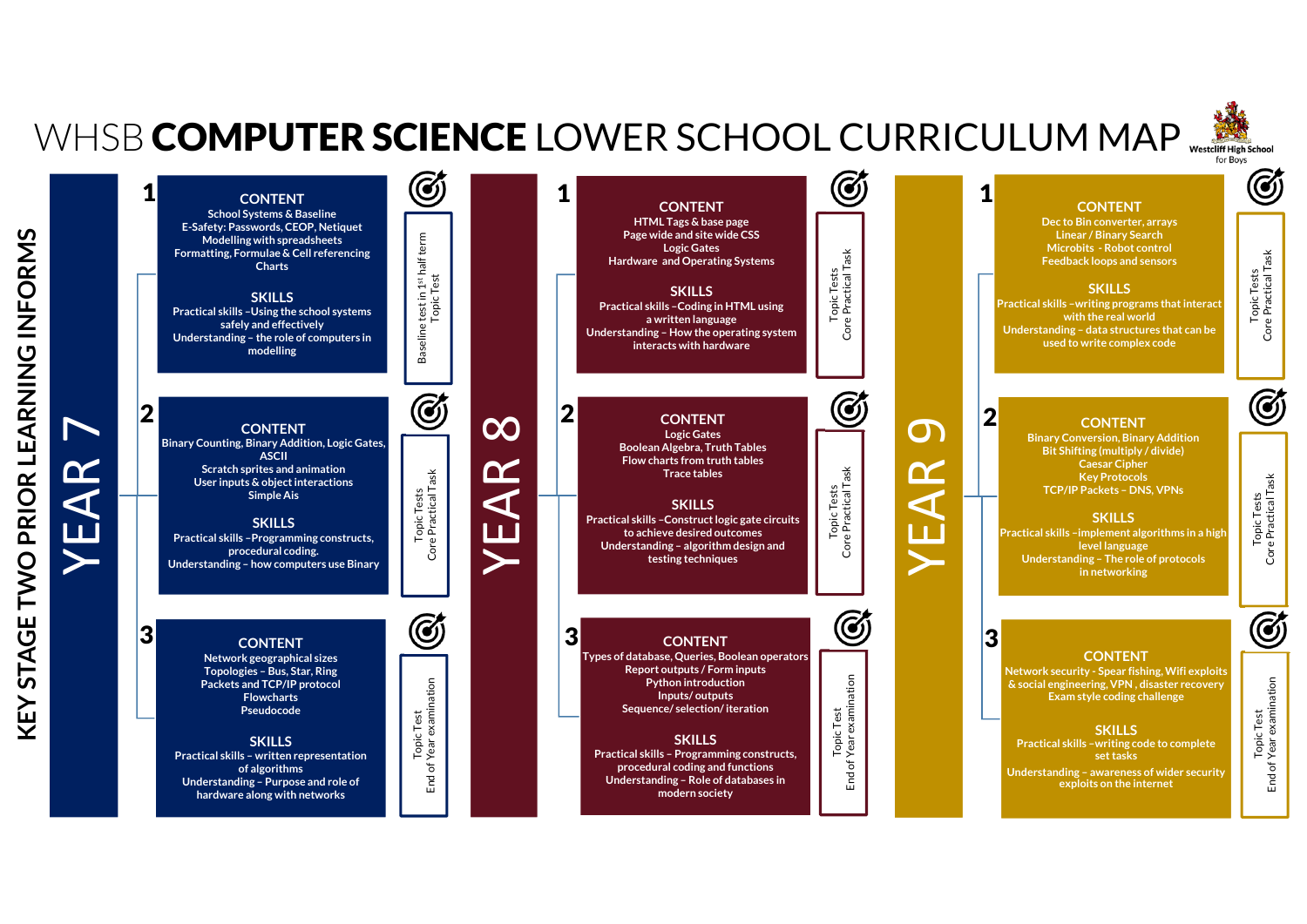## WHSB **COMPUTER SCIENCE** MIDDLE SCHOOL CURRICULUM MAP